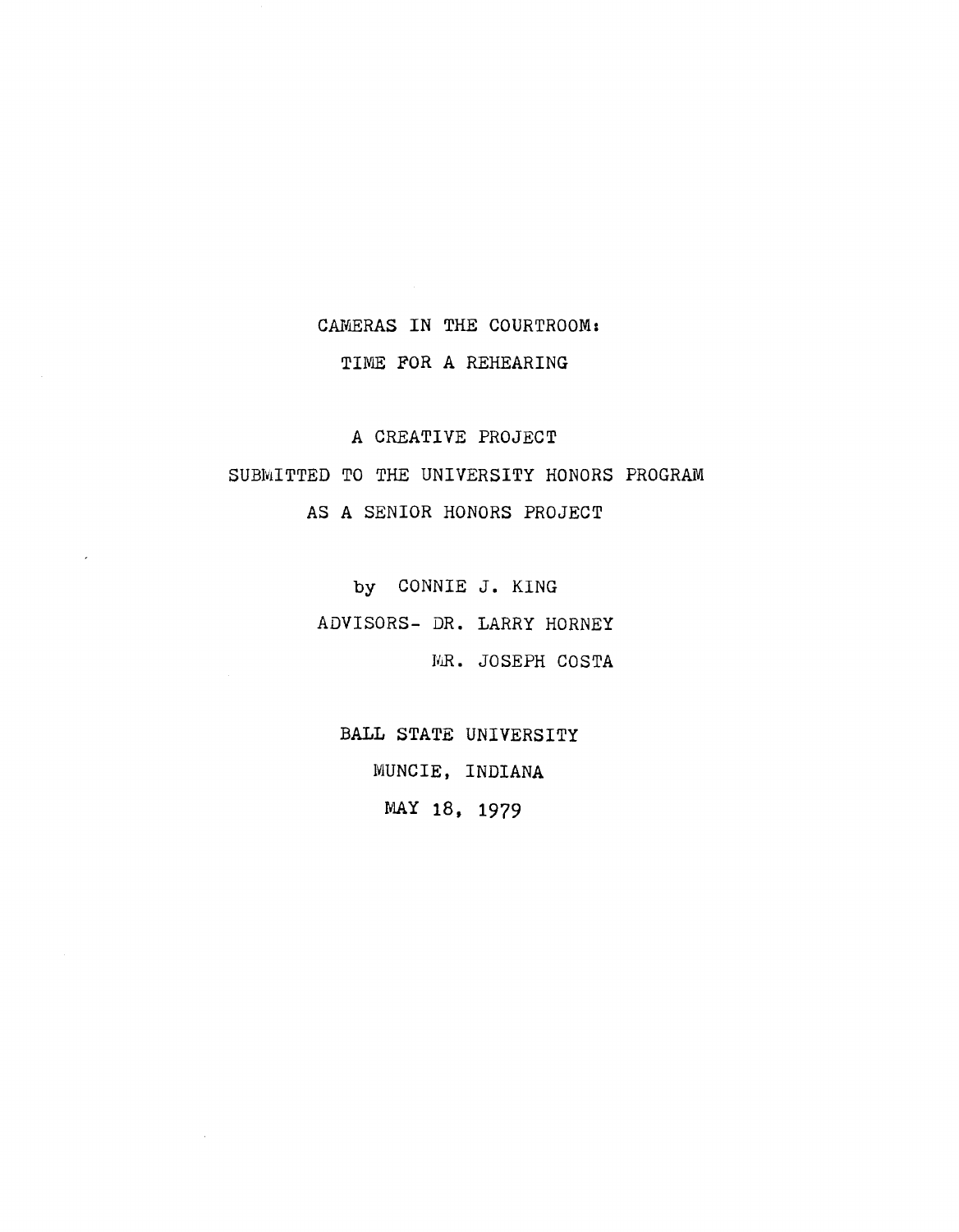## PREFACE

Cameras-in-the-courtroom has been a controversial and timely topic for over forty years. As a result of the Bruno Hauptman trial, 1935, the American Bar Association decided through Canon 35 to completely ban camera coverage of courts.

The media's attitude is that a complete ban is unfair censoring of the free press established in the First Constitutional Amendment. Many have fought Canon 35, supporting their criticism with proof of successful courtroom coverage and facts of newer technology which even more allow cameras to be unobtrusive. In the media's opinion, the Bar is putting unfair restrictions on cameras while allowing writers to report uncensored.

As a photojournalist, I believe camera courtroom coverage should be allowed under restrictions which ensure the litigant a fair trial. Experiments in states such as Colorado, Alabama and Florida prove that with cooperation between judges and the media, restrictions which allow for both the first and sixth amendments can be drafted.

Two lawyers from New York write in an article for Judicature (October 1977) that "when the American public can see and hear the facts, it generally arrives at the correct decision." It is my hope that through my paper, more of the public will become aware of the seriousness of the controversy.

I do not pretend to have covered the subject in its entirety. I have gathered much material that I have not included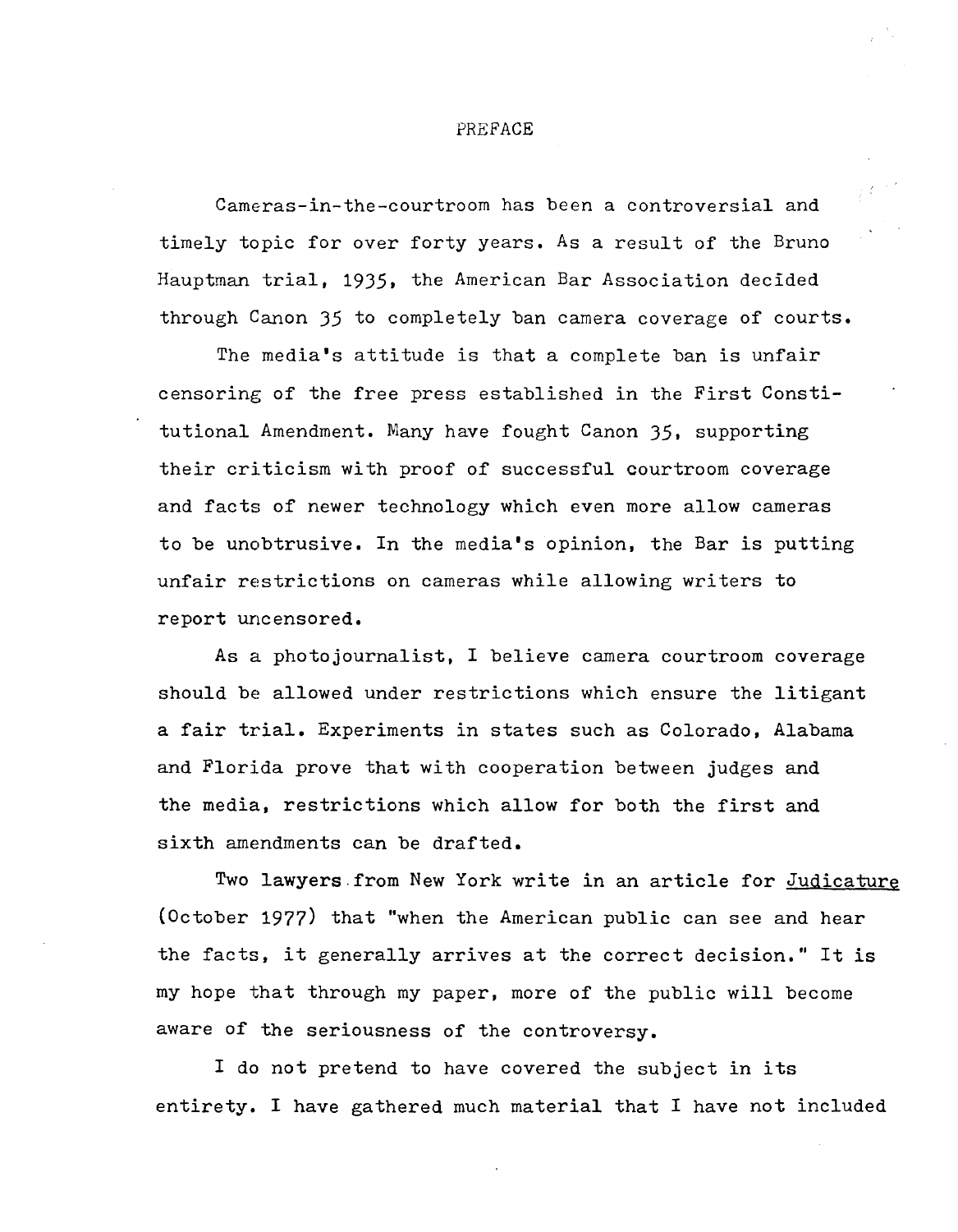and I have not contacted every source on the subject. But I have tried to collect from both sides of the question and to present the sides so the reader can make the decision.

I have come to my conclusion, but I admit that points on the judicial side have some validity. In order to ensure a fair trial to all, the media must accept some restrictions. In states which allow camera coverage, these restrictions have been worked out to protect both the free press and a fair trial.

I *hope* that my presentation will lead others to research the subject by their own methods. I believe that this is not a subject that should be let to die. The public has a right to know what happens in its courtrooms. As it is impossible for everyone to observe a single trial, the media should be allowed as a responsible interpreter.

"In our *complex* society which fragments our time and limits our ability to observe in depth jobs and professions other than our own, the press (and broadcasters) is more than ever the interpreter to the *people* of their public institutions," write the two New York lawyers. More and more, those in the law profession see that camera courtroom coverage will benefit society rather than hinder the court's procedures.

My sources have been attributed within this *piece* although a complete bibliography is not included.

I have written this *piece* as a magazine article which will be submitted for publication. The softer, slower lead was written to fit magazine style. I fear that a thesis written on the subject would sit on a shelf, reaching only a limited audience.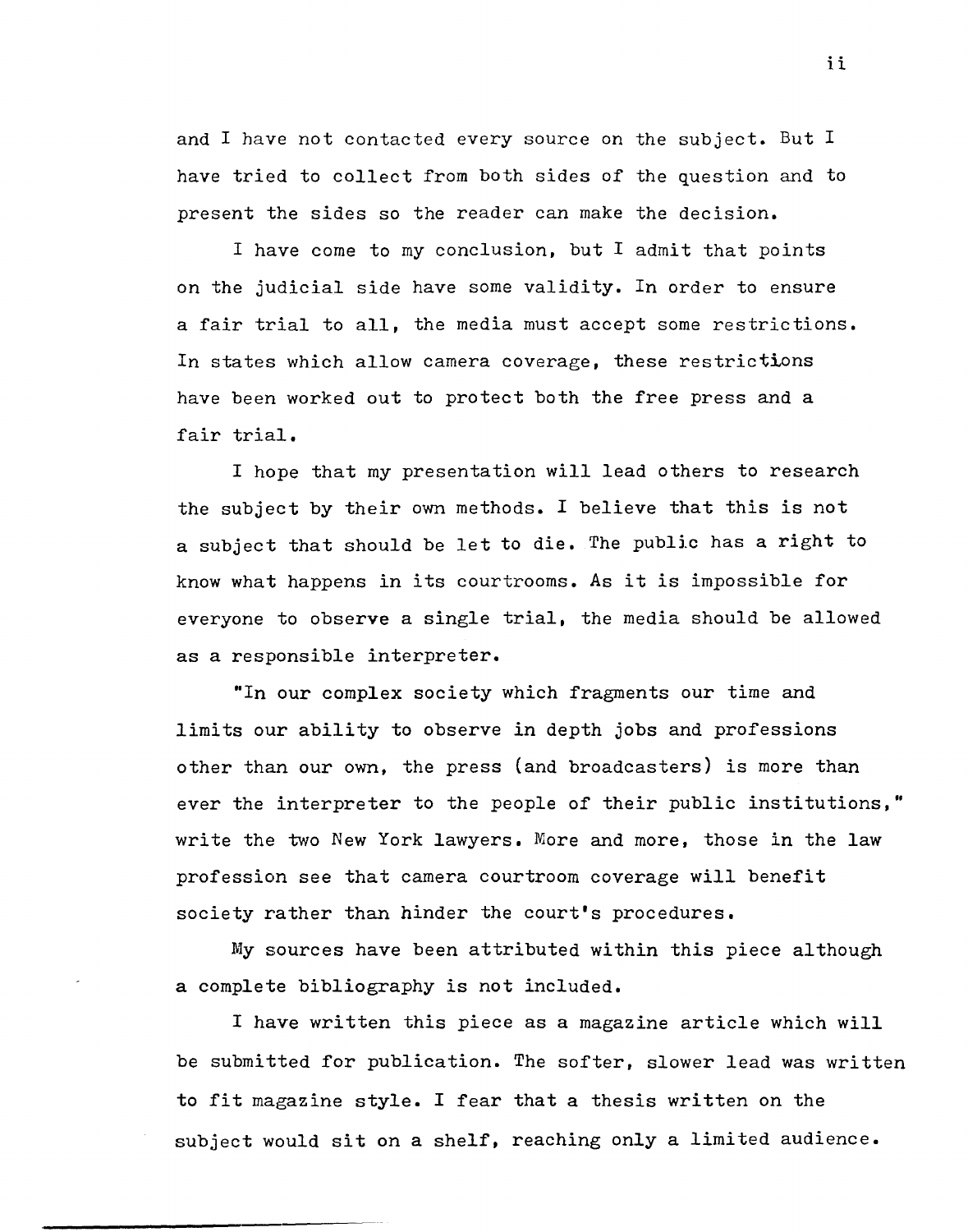As a published article, my statement can reach a much greater portion of the public.

As a secondary reason in writing this for magazine publication, I hope my writing skills have sharpened to serve the media. Although thesis-writing is a valuable skill, skills in journalistic magazine writing will be more valuable and marketable to me in my professional future.

I have learned through researching the cameras-in-thecourtroom controversy that objections to such are deeply rooted. Patient media persons must continue to work responsibly to prove their point. Every step forward is an achievement. The media in states allowing coverage must watch their every step to avoid another step backward.

I think that gradually the courts will accept the media's evidence for cameras and will begin to cooperate for responsible coverage.

In conclusion, I wish to thank my advisors on this project.

Dr. Horney has patiently worked with me on my writing style and helped me through several revisions. His guidance has improved the mechanics of this piece and taught me the basics of magazine writing.

Many thanks go also to Mr. Costa who, as an eyewitness to many of the events and an active campaigner for the media's rights, has supplied and corrected facts and given them perspective. He has encouraged me through revisions while pushing me to write as encompassing an article as possible in these few pages. Without their help the following would not be possible.

iii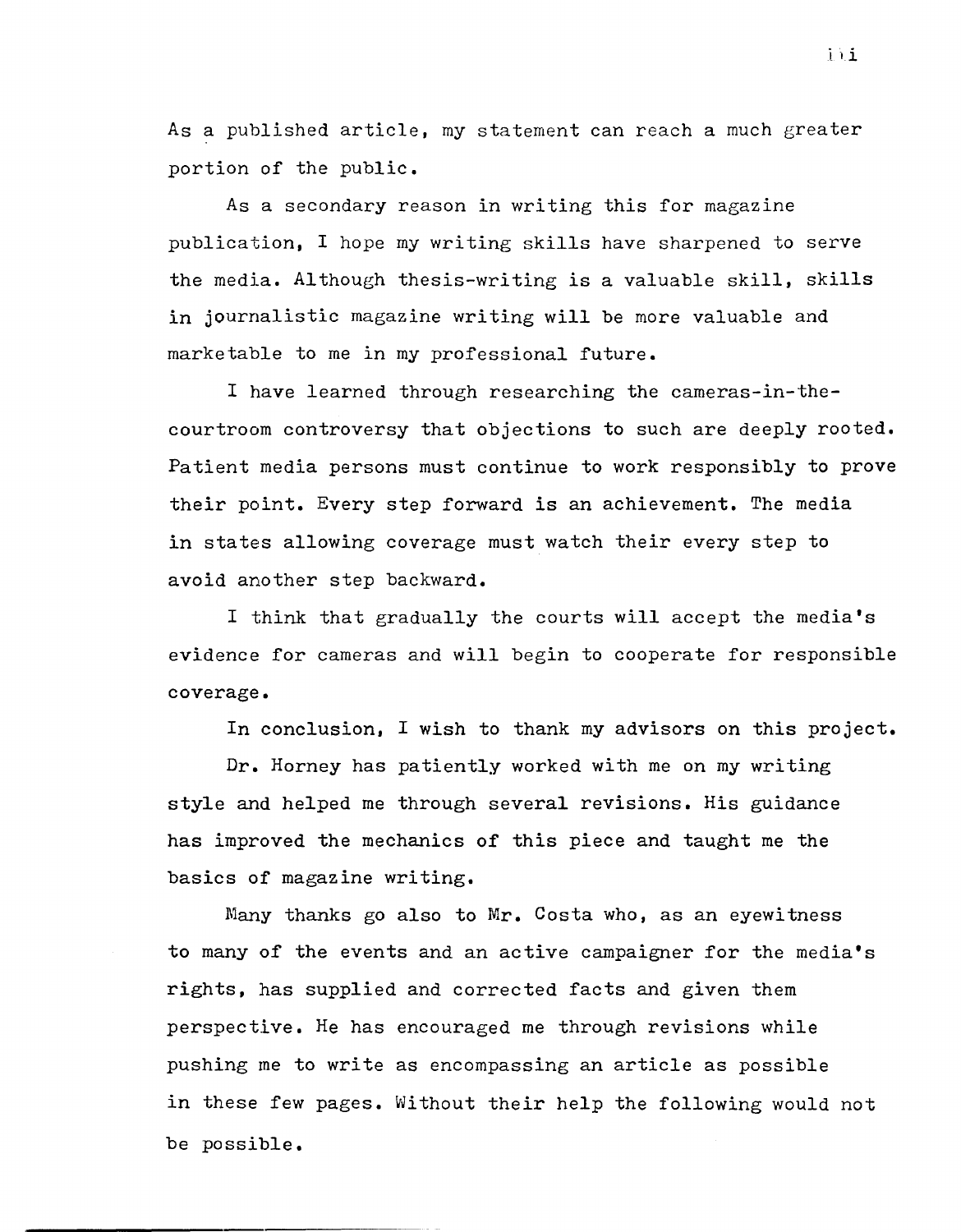Credit is due also to the Ball State University Honors Program to which this project is submitted. The program, under the direction of Dr. C. Warren VanderHill has provided me with exceptional classroom experiences that were not available under the regular University program. From my first day of class in ID 199 to the final word of this article, I have enjoyed and valued my participation in the Honors Program.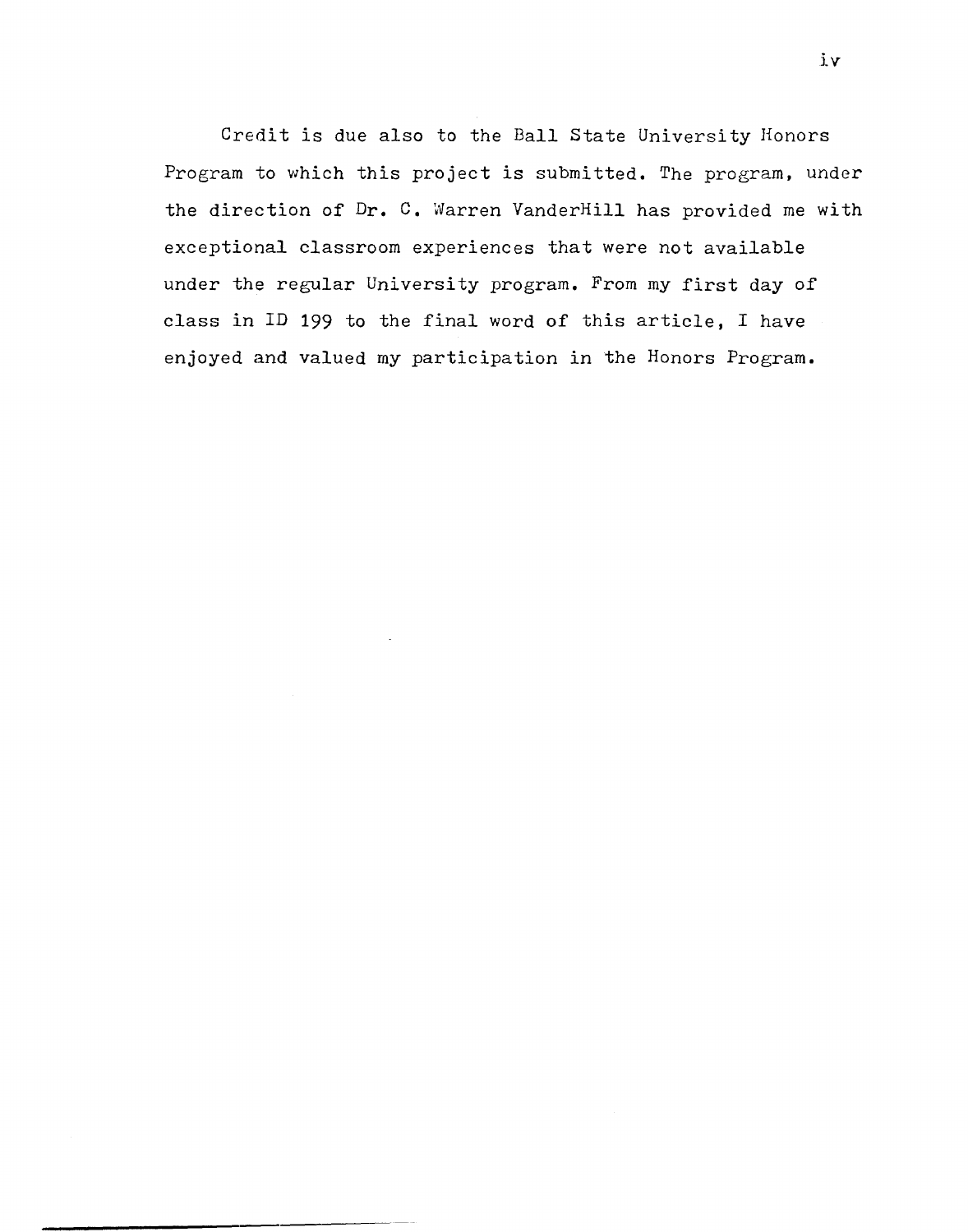The murmur hushes as a robed choir processes into the sanctuary singing "The Church's One Foundation." Opening their hymnals, the congregation rises and joins voice with the choir. Music swells through the room and echoes back from sun-touched stained glass to a large rugged wooden cross hanging above.

The minister, dressed conservatively in a dark suit, leads his younger bearded assistant to their place in front of the cross as they join the singing.

The music fades and sanctuary lights dim as the minister steps forward to read the scripture. Following the reading, all heads bow in silent unison for the opening prayer, then voices join reverently in The Lord's Prayer.

A television camera silently scans the faces of the congregation and the choir, then slowly comes to focus on the minister, shifting then to frame the large wooden cross.

Electronic reproduction catches the scene and transmits it to worshippers at home. A pleased producer watches the projection on his studio monitor, happy with the smoothness of the production after all the time spent on arrangements.

The electronic medium observes the church without altering its order. So it is with preserving a courtroom's dignity and tradition through silent, unobserved broadcasting equipment.

As with the church service, the station had spent several hours making arrangements for media coverage of the local courtroom. The state's judiciary had recently ruled to allow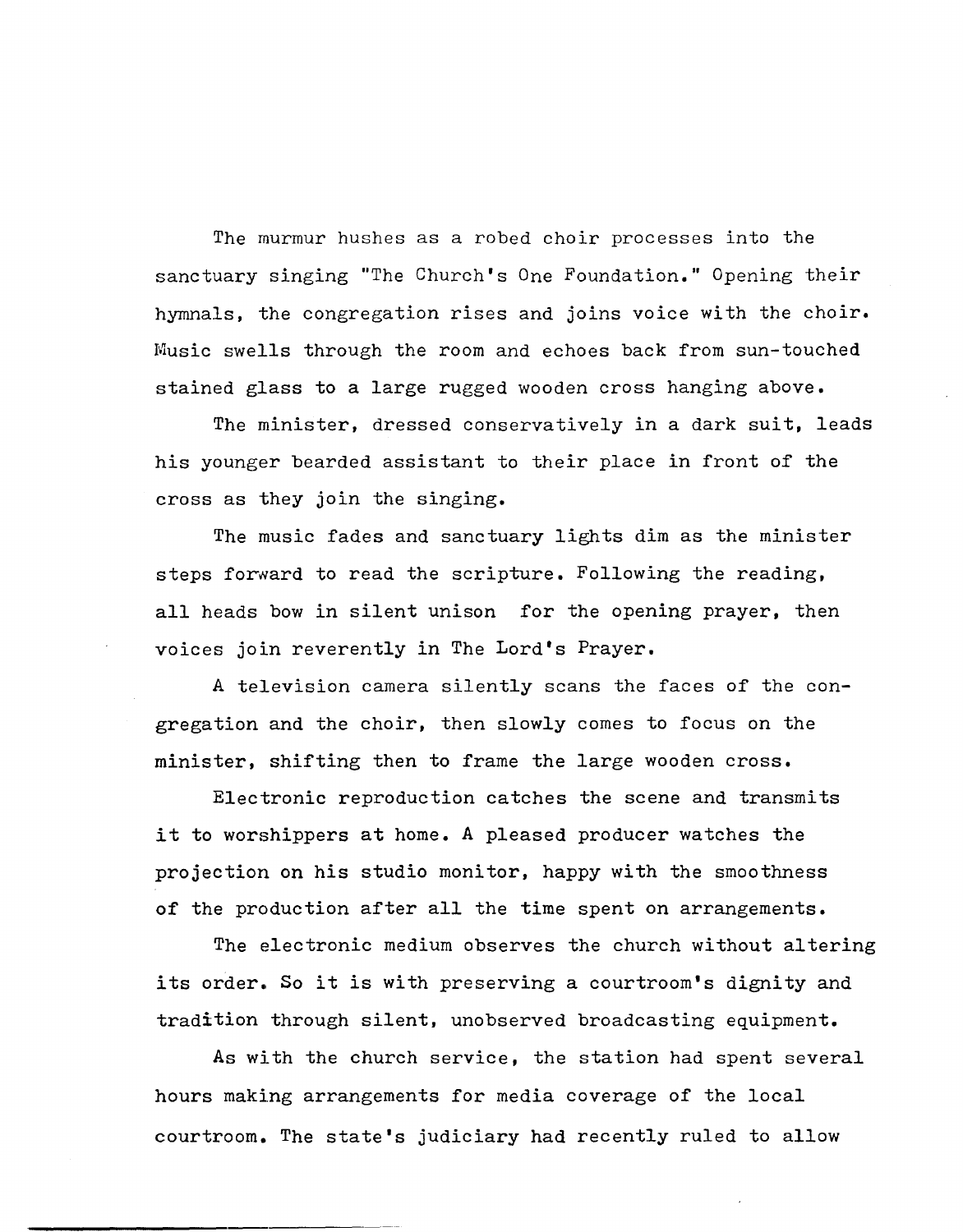cameras in their courtrooms on a case-to-case basis, hinged on the judge's acceptance of the media's technical make-up.

The judge and the producer, realizing the importance of preserving both the media's free press rights and the defendant's rights to a fair trial, had considered the technical requirements of the broadcast equipment, the administrative needs of the courthouse and the privacy rights of the defendant and witnesses. Permission had been obtained from all parties involved and cameras and microphones were kept to a minimum, placing them out of sight in the courtroom's balcony.

More and more, state's are allowing the media to cover trials by still cameras, video-tape and broadcasting. The judiciary has been concerned since the Hauptman trial,  $1935$ , that cameras in a courtroom are not compatible with a fair, impartial trial, But evidence through the years backs the media's claim that cameras and broadcasting need not interfere with the dignity or fairness of the courtroom.

Alabama's judiciary, in deciding whether to accept courtroom coverage in their state, had no doubt that flashbulbs, television lights, cables,and cameramen running loose would impair justice, as it did at Billy Sol Estes' pretrial {1962}.

However, according to Howell Heflin, former chief justice of Alabama, the media pointed out that photographing and broadcasting of a church service "does not distract any church participant or degrade the solemnity of the service if sophisticated and advanced technology is employed: noiseless long range cameras, overhead lighting, still photography without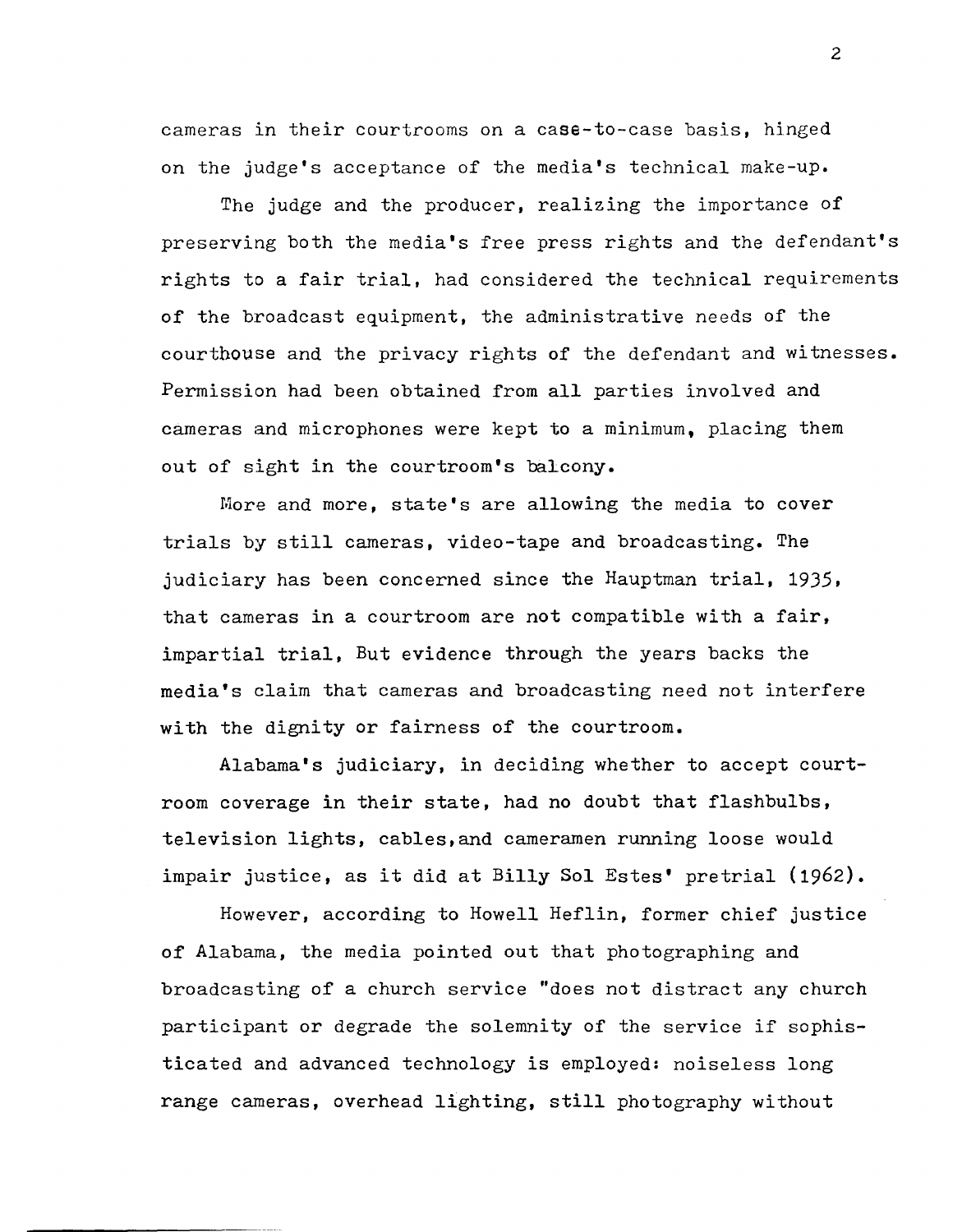flashbulbs and other modern equipment."

Alabama courts decided to allow broadcasting and in 1977, over a year after their plan began, Heflin told the National Broadcast Editorial Association they had had no problems. "Electronic journalists have proven that they can be responsible and fair."

Truly, journalists have not always been so responsible. During Bruno Hauptman's trial for the kidnapping of Charles Lindberg's baby daughter, photographers and reporters hustled for the story with little regard for the rights of others. According to eyewitness and former New York Daily News photographer Joseph Costa, cameras were banned from the courtroom, but the confusion outside led to the myth that the trial itself was a travesty, surrounded by the atmosphere of a Roman holiday.

Margie Kelly writes in the Freedom of Information Digest (January/February 1979), "If photographers 'clambered on counsel's tables and shoved their flashbulbs into the faces of witnesses,' as several sources have noted, the 1935 New York Times' articles made no mention of it. Instead, the Times' stories repeatedly noted the 'deep silence' in the courtroom."

The actions of the media as well as others in the court's audience were considered irresponsible. Media persons were sent to get the story and, because of the ban of pictures inside the courtroom, they did what they could to cover the trial from the outside. The myth of a circus-like atmosphere in court and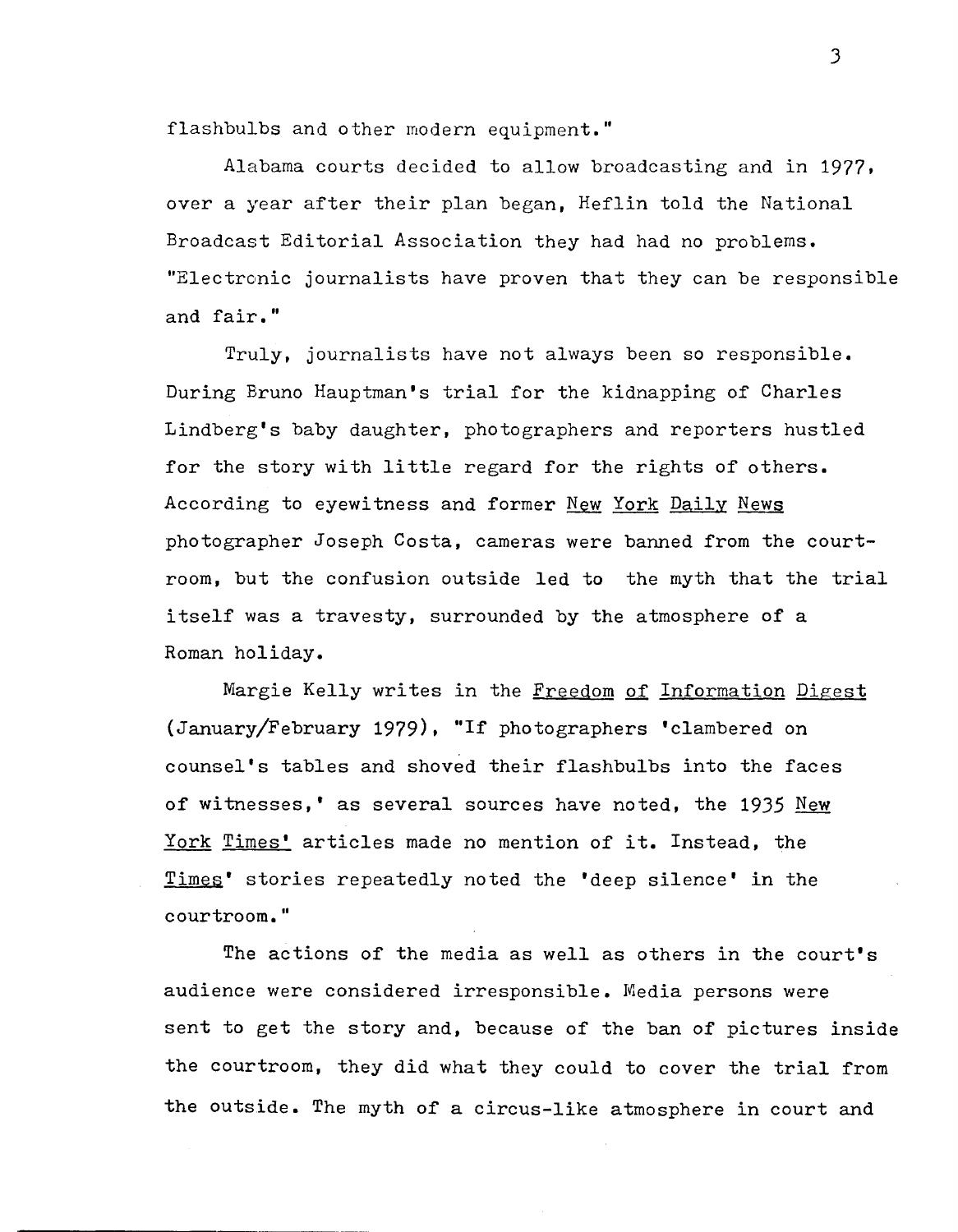the amount of publicity as well as the sensational aspect of the trial, Lindberg being such a contemporary world hero, led to Canon 35 (now Canon J-A-7), a complete ban of cameras in courtrooms, adopted by the American Bar Association (ABA) on September 30, 1937.

The canon states, "Proceedings in court should be conducted with fitting dignity and decorum. The taking of photographs in the courtroom, during sessions of the court or recesses between sessions, and the broadcasting of court proceedings, degrade the court and create misconceptions with respect thereto in the mind of the public and should not be allowed."

Broadcasters and photographers have fought the reputation and ruling since 19J7 and in some states have won the right to cover trials. Colorado has allowed television coverage since 1956 and Colorado's Chief Justice Pringle says it has caused no problems.

But broadcasters did cause problems during pretrial hearings of Billy Sol Estes' case in the Texas Court of Criminal Appeals. Texas found Estes guilty of swindling, but the United States Supreme Court overturned the decision based on the fact that the pretrial was broadcast over Estes' objection, while broadcasters destroyed the dignity of the courtroom.

"Cables and wires were snaked across the courtroom floor, three microphones were on the judge's bench and others were beamed at the jury box and the counsel table. It is conceded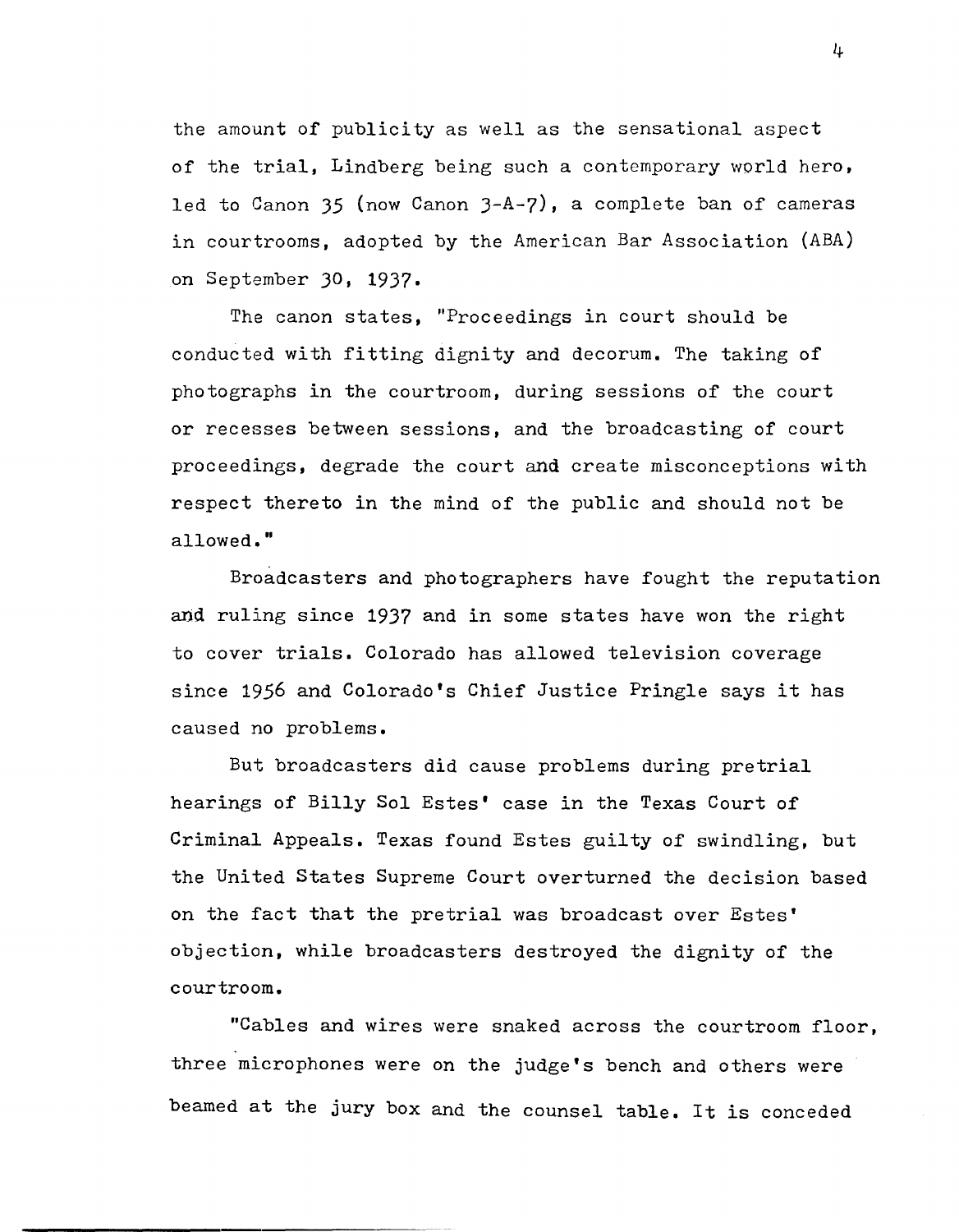that the activities of the television crews and news photographers led to considerable disruption o£ the hearings."

The Texas judge set no guidelines for the press and because he allowed total unrestricted coverage, the pre-trial hearings got out of hand. As the trial proceeded and participants raised objections, the judge put restrictions on broadcasting. But the harm had been done.

An important factor in the Estes' case, as with other cases when cameras were accused of helping to disrupt justice, was that the press had the full cooperation of law enforcement officers and the courts. "The remedy for official misbehavior is control of officials, not the press," write Jack Weinstein, u.s. District Court Judge, eastern New York, and Diane Zimmerman, law professor at New York University.

Television was a younger media at the time of Estes' hearings. Advances in broadcast and camera technology and a growing awareness of responsibility in the media make today's situation different. In light of this, the two New York lawyers believe "the arguments against the experiment (of allowing cameras in courtrooms) look increasingly flimsy. • • Perhaps the Court's suspicions about the motives and effects of television coverage were justifiable then. But television has grown up." They say that their courts have not seen disruptive effects or persons playing to the camera in video-taping of their courts. "The camera turned out to be so unobtrusive that everyone in the court ignored it."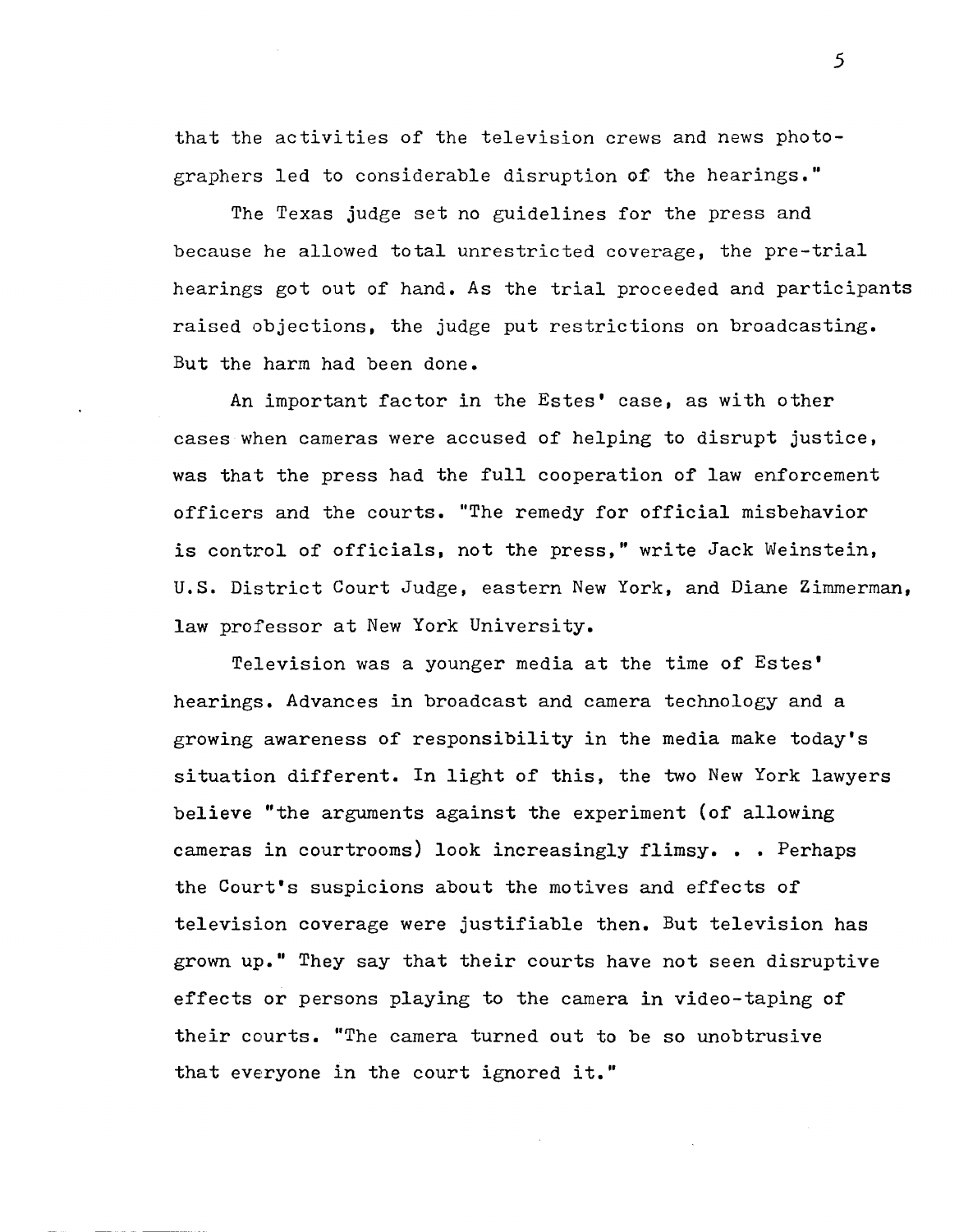Some states still refuse to accept this evidence. Indiana's Chief Justice Givan complains that media only covers sensational trials and has damaged several cases in Indiana. In these cases the media "isn't dispensing news, it's a commercial venture."

At the ABA's mid-year national meeting in Atlanta last February, the Bar rejected a special committee's recommendation that "coverage may be allowed at the discretion of the highest court in each state or federal jurisdiction." Givan calls the rejection "pretty substantial evidence against cameras."

He explains that the rejection is a decision from lawyers, not judges. Judges would not be hurt by the coverage; they would get free publicity. But that is not the question. "The judge has a duty above his ego to guarantee a fair trial."

Canon 35 is not officially law, but the judiciary considers the ruling binding. Therein lies part of the problem. An editor or photographer figures he has a constitutional right to freely cover the trial because no law tells him otherwise. But the judge feels his duty is to prevent it; there is a law for him.

The U.S. Supreme Court's 1965 Estes decision states that "television in its present state and by its very nature, reaches into a variety of areas in which it may cause prejudice." In a separate but concurring statement, Justice Harlan comments, however, that if the "day may come when television will have become so commonplace an affair in the daily life of the average person" then "the constitutional judgement called for now would of course be subject to re-examination in accordance with the traditional workings of the Due Process Clause."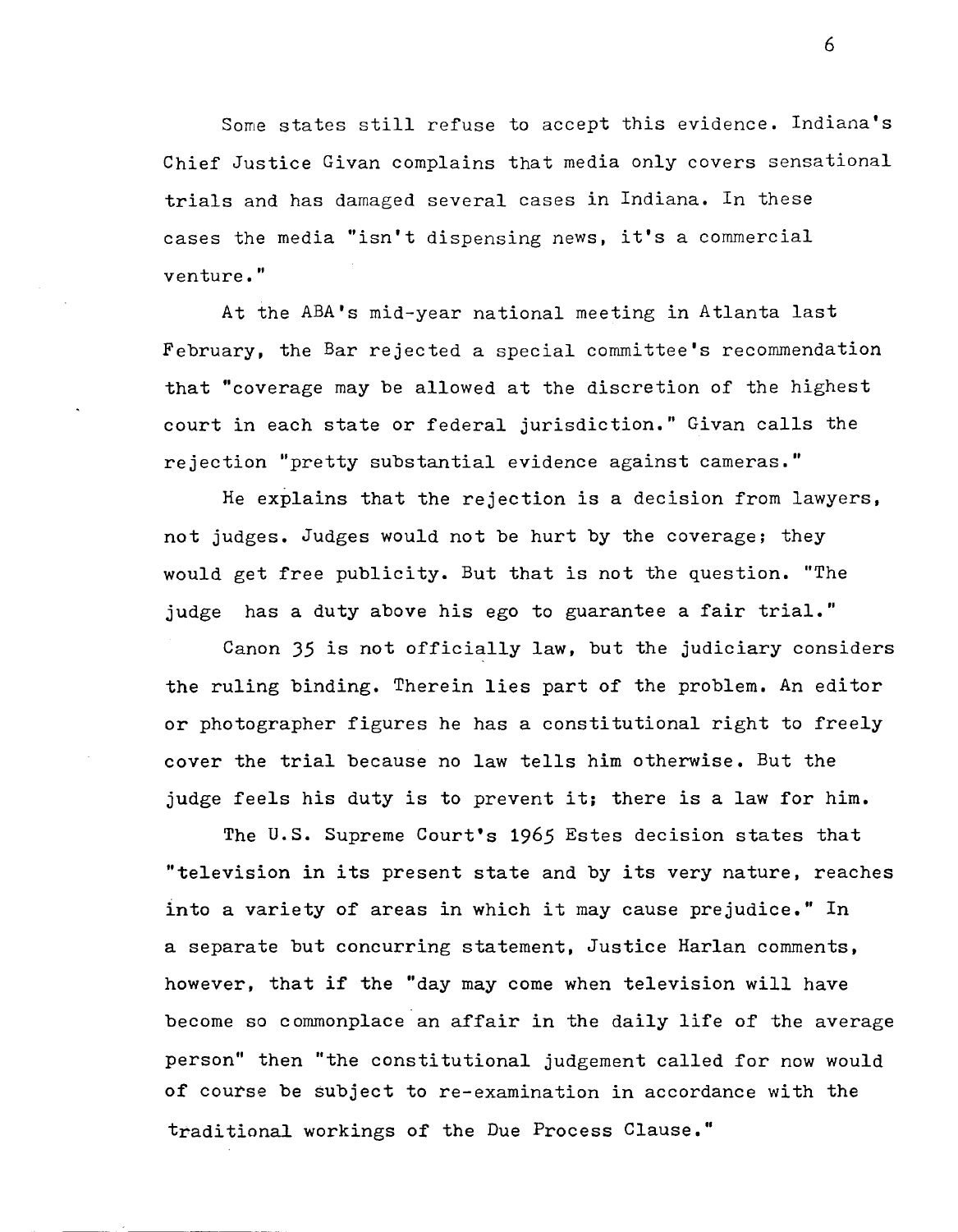In light of advances in technology and proven cases of successful, responsible camera coverage, now is the time to "parole" the media and grant a rehearing. Because of unprofessional actions by the media during Estes' pretrial, a reversal was in order, but not a complete banning of cameras.

In Karch, Congress began allowing television coverage of its proceedings. The actions of the executive branch are widely publicized. The media was allowed coverage of the Senate's Watergate hearings. The new Freedom of Information act has increased Americans' access to government records about their lives and associations. And the Open Meetings Law restricts the calling of private executive sessions without prior warning to the public and the press.

A trial is a public event and what happens in a courtroom is public property. Those present can report the happenings without fear of punishment. "There is no special pre-requisite of the judiciary which enables it, as distinguished from other institutions of democratic government, to supress, edit, or censor events which transpire before it." So the U.S. Supreme Court decided in Craig v. Hamey, 1946.

In the earlier days, during important trials and hearings, courtroom windows and doors were thrown wide open, so that 'country folk' could crowd in for ten miles to hear. . . 'the great lawyers' plead. Today, unfortunately, the courts are more often typified by barriers," write the New York lawyers.

Weinstein and Zimmerman continue saying, "No change could better penetrate the 'inner sanctum' illusion which surrounds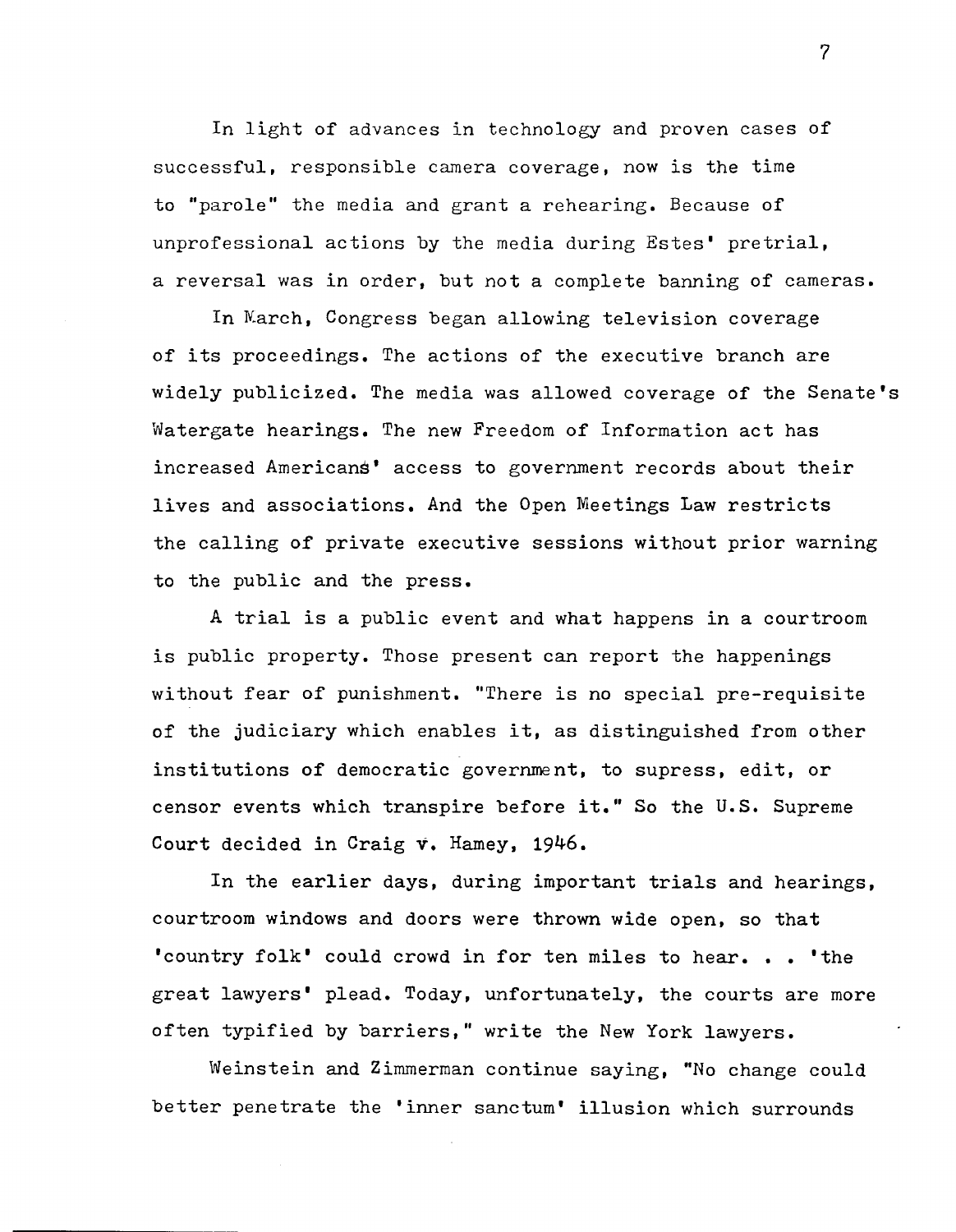the bench than a more enlightened relationship between the courts and the press."

The press and broadcasters have been trying to rebuild a relationship of respect with the law profession. National Press Photographers Association (NPPA) has been struggling against Canon 35 since the association was founded in 1946. Joseph Costa, president of NPPA from 1946 to 1948, and editor of the National Press Photographers Magazine until 1966, worked against the camera ban partly through his articles for the magazine. The publication regularly ran a column during the campaign, "Doing Honor To His Honor," which reported citations presented to judges who allowed camera coverage in spite of the judicial's strong stand against it.

In the early 1960's, Costa spoke before the ABA House of Delegates, presenting evidence from courtrooms with responsible camera coverage. The president of the Colorado Bar Association supported Costa and told how smoothly cameras covered trials in his state. Costa cited a case in Waco, Texas, in which a judge permitted an entire trial to be covered live. The camera was positioned in the balcony and the arrangements "worked beautifully." The judge, the defense council, witnesses and the defendant all issued statements for cameras in the courtroom.

Regardless of the evidence for cameras, the ABA rejected the media's recommendation to relax the canon. And again, early this year, after their special committee's call for allowing cameras, the bar voted to refuse camera coverage.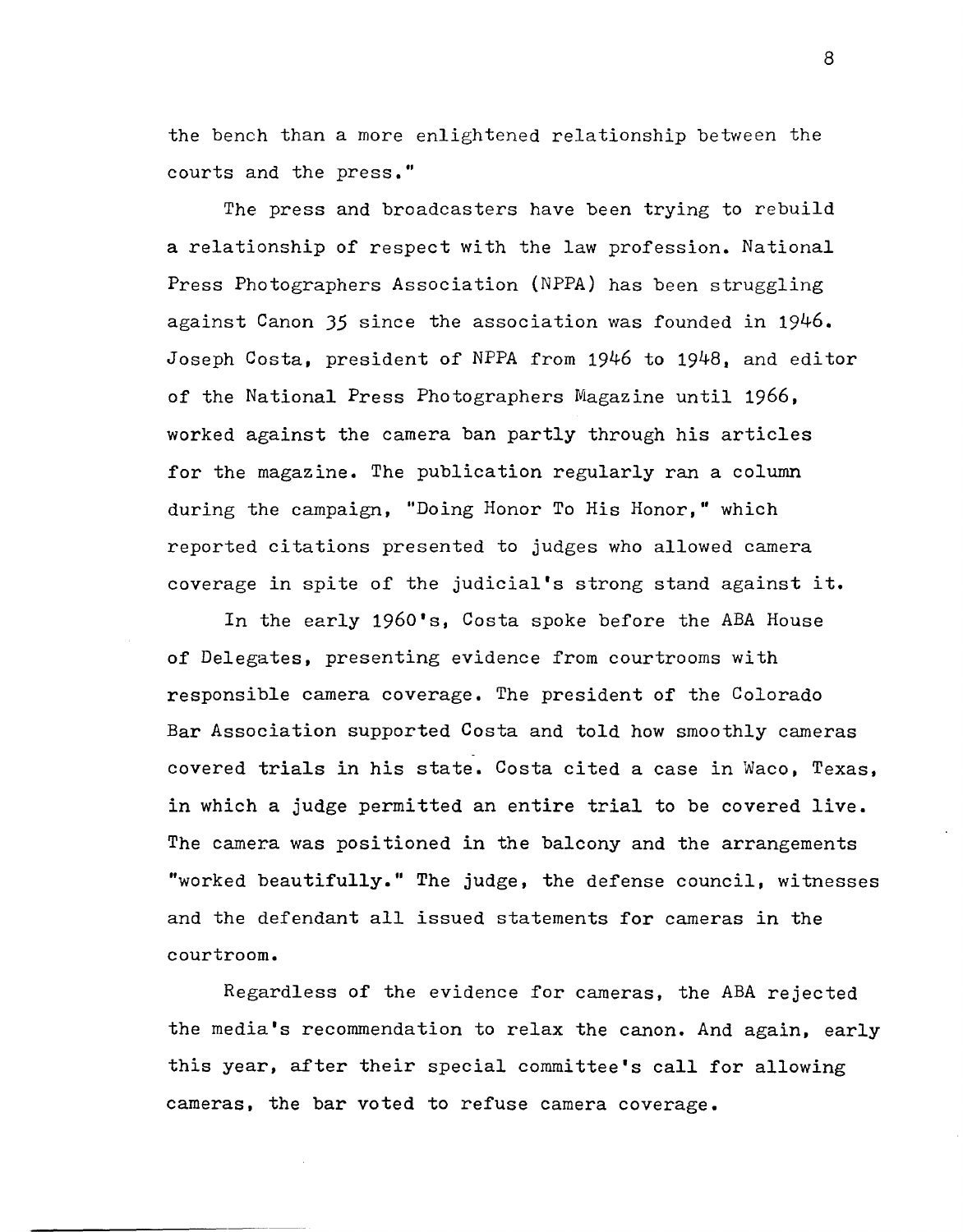Journalism and broadcasting educators and professionals continue working to convince the courts. Eight states permit permanent coverage including Alabama, Colorado, Georgia, Florida, New Hampshire, Vermont, Washington and even Texas, site of the Estes pretrial hearings. Thirteen states are conducting experiments with camera coverage and seven more are actively considering coverage.

The medium itself is the media's strongest resource for fighting the ban. The more publicity the camera controversy receives, the better informed and able to judge the public will be. That public includes lawyers and the judiciary.

Certain restrictions are in order when arranging for camera coverage. A conference between the media person and the judge is essential in determining location of cameras, wiring and transmitting devices, movement area of cameramen and pooling arrangements. In large part, the Supreme Court's sympathy for Estes stemmed from the fact that his trial was broadcast without his consent. The Florida Supreme Court's decision to allow camera coverage no longer requires consent of participants; it goes so far as to allow for media appeal on the judge's restrictions.

Both the NPPA and the National Association of Broadcasters have drafted rules of conduct for covering the courtroom. Both associations realize the importance of the judge's cooperation and support and the need to arrange coverage case by case. Arrangements must recognize the rights of the litigant to a fair trial equally with the media's right to free uncensored press.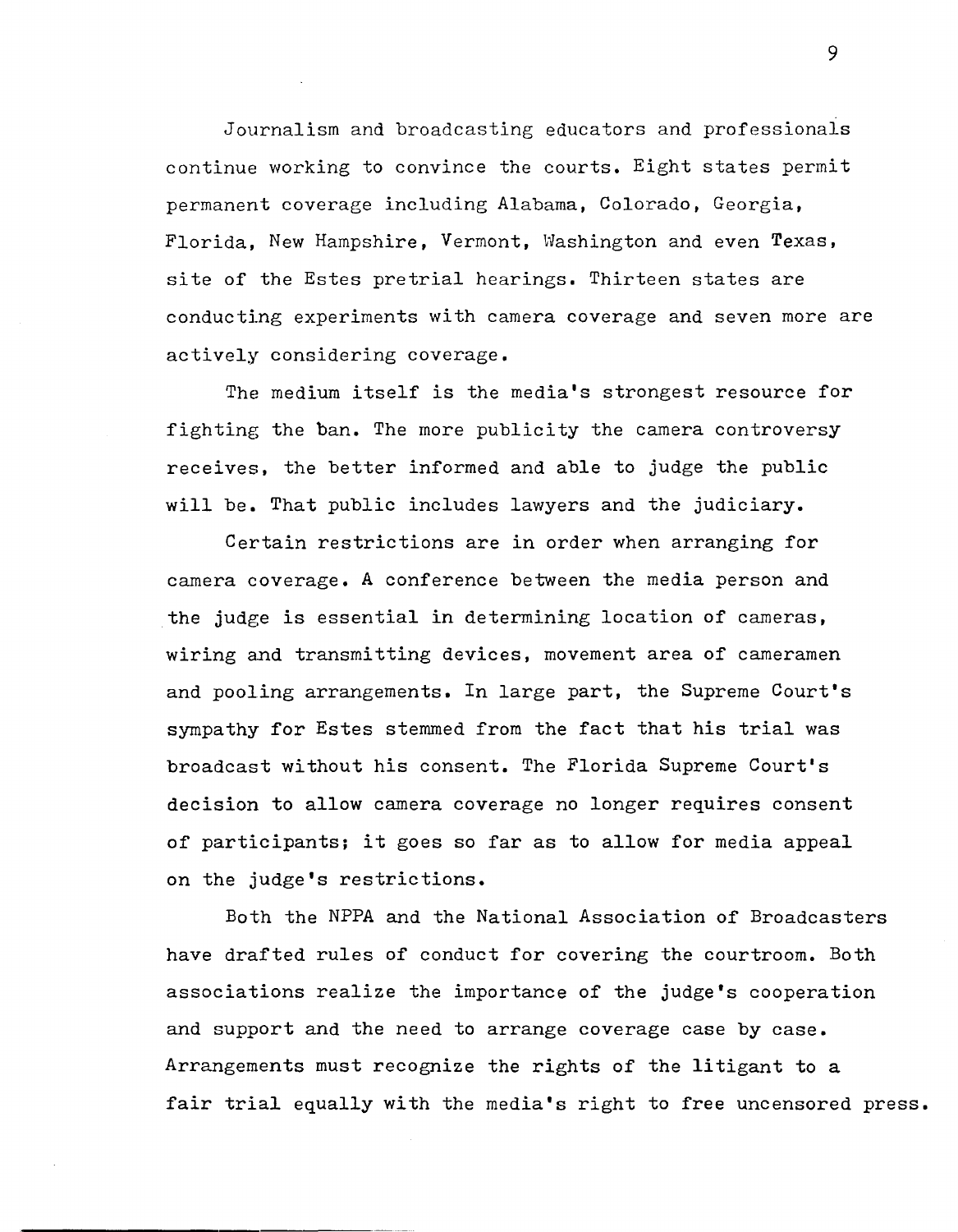Many of the judiciary are sympathetic to the media's case. An Indiana Circuit Court judge said he must prohibit cameras because of the state's ruling against it and failing to comply could cause him to be dismissed. He is concerned that cameras, as with any other media coverage, can report only part of the procedures. "Trials won't get any shorter so the possibility will always remain 6f getting parts out of context." But he would probably allow cameras if it were not for the canon against it.

Both the judge and Floyd Abrams of the National Freedom of Information Committee think the ABA decision against cameras is partly generational. The judge said perhaps younger lawyers are open-minded on cameras in the courtroom because they take the question case by case and are "willing to try something innovative, within certain guidelines."

Members of the media and judiciary have proven they can agree on guidelines for cameras that will not disturb the dignity and sanctity of the courtroom. The media must continue to prove they can be responsible and a positive part of educating and informing the public.

According to Florida Supreme Court's decision, claiming that television coverage will distract jurors from the evidence being presented is "assuming jurors can't abide by their solemn oath or directions from the court" and "to indulge in this assumption would be to impeach the foundation of our system of justice."